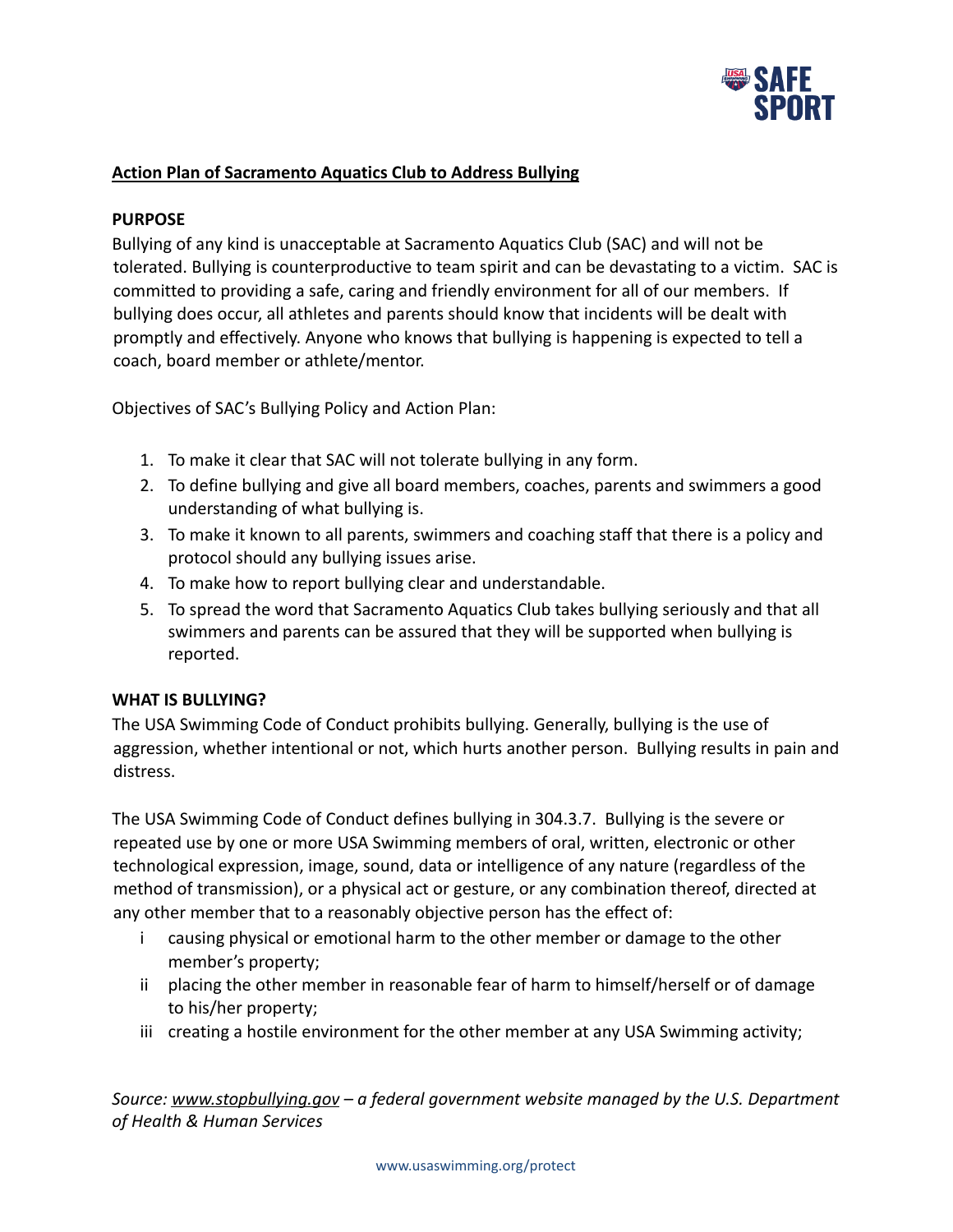

- iv infringing on the rights of the other member at any USA Swimming activity; or
- v materially and substantially disrupting the training process or the orderly operation of any USA Swimming activity (which for the purposes of this section shall include, without limitation, practices, workouts and other events of a member club or LSC).

#### **REPORTING PROCEDURE**

An athlete who feels that he or she has been bullied is asked to do one or more of the following things:

- Talk to your parents;
- Talk to a SAC Coach, Board Member, or other designated individual;
- Write a letter or email to the SAC Coach, Board Member, or other designated individual;
- Make a report to the USA Swimming Safe Sport staff.

There is no express time limit for initiating a complaint under this procedure, but every effort should be made to bring the complaint to the attention of the appropriate club leadership as soon as possible to make sure that memories are fresh and behavior can be accurately recalled and the bullying behavior can be stopped as soon as possible.

#### **HOW WE HANDLE BULLYING**

If bullying is occurring during team-related activities, we **STOP BULLYING ON THE SPOT** using the following steps:

- 1. Intervene immediately. It is ok to get another adult to help.
- 2. Separate the kids involved.
- 3. Make sure everyone is safe.
- 4. Meet any immediate medical or mental health needs.
- 5. Stay calm. Reassure the kids involved, including bystanders.
- 6. Model respectful behavior when you intervene.

If bullying is occurring at our club or it is reported to be occurring at our club, we address the bullying by **FINDING OUT WHAT HAPPENED** and **SUPPORTING THE KIDS INVOLVED** using the following approach:

### *FINDING OUT WHAT HAPPENED*

- **1. First, we get the facts.**
	- a. Keep all the involved children separate.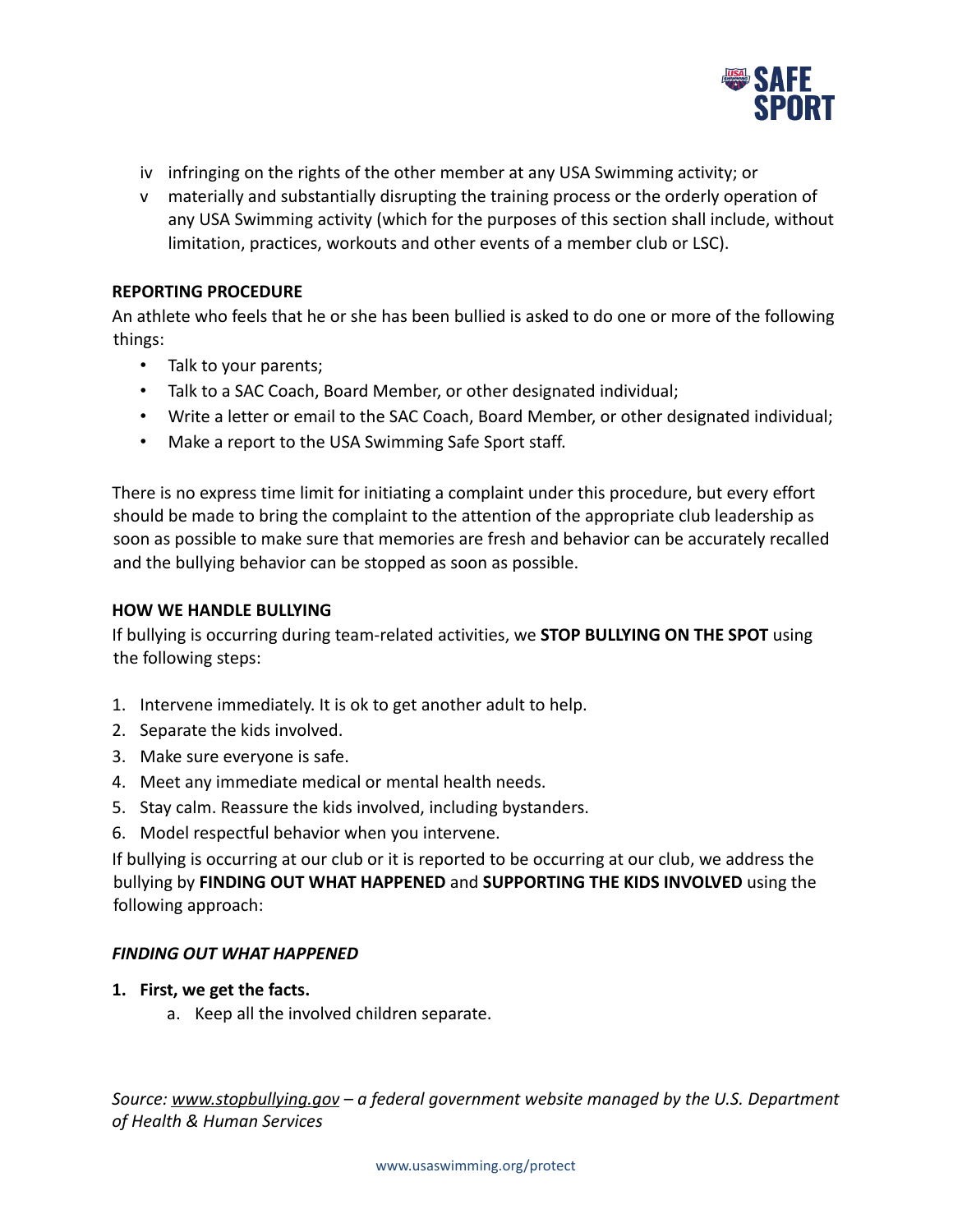

- b. Get the story from several sources, both adults and kids.
- c. Listen without blaming.
- d. Don't call the act "bullying" while you are trying to understand what happened.
- e. It may be difficult to get the whole story, especially if multiple athletes are involved or the bullying involves [social bullying](http://www.stopbullying.gov/what-is-bullying/definition/index.html#social) or cyber [bullying.](http://www.stopbullying.gov/cyberbullying/index.html) Collect all available information.
- **2. Then, we determine if it's bullying.** There are many [behaviors that look like bullying](http://www.stopbullying.gov/what-is-bullying/related-topics/index.html) but require different approaches. It is important to determine whether the situation is bullying or something else.
	- a. Review the USA Swimming definition of bullying;
	- b. To determine if the behavior is bullying or something else, consider the following questions:
		- What is the history between the kids involved?
		- Have there been past conflicts?
		- Is there a power imbalance? Remember that a power imbalance is not limited to physical strength. It is sometimes not easily recognized. If the targeted child feels like there is a power imbalance, there probably is. ▪ Has this happened before? Is the child worried it will happen again?
	- c. Remember that it may not matter "who started it." Some kids who are bullied may be seen as annoying or provoking, but this does not excuse the bullying behavior.
	- d. Once you have determined if the situation is bullying, support all of the kids involved.

# *SUPPORTING THE KIDS INVOLVED*

### **3. Support the kids who are being bullied**

- a. Listen and focus on the child. Learn what's been going on and show you want to help. Assure the child that bullying is not their fault.
- b. Work together to resolve the situation and protect the bullied child. The child, parents, and fellow team members and coaches may all have valuable input. It may help to:
	- i. Ask the child being bullied what can be done to make him or her feel safe. Remember that changes to routine should be minimized. He or she is not at fault and should not be singled out. For example, consider rearranging lane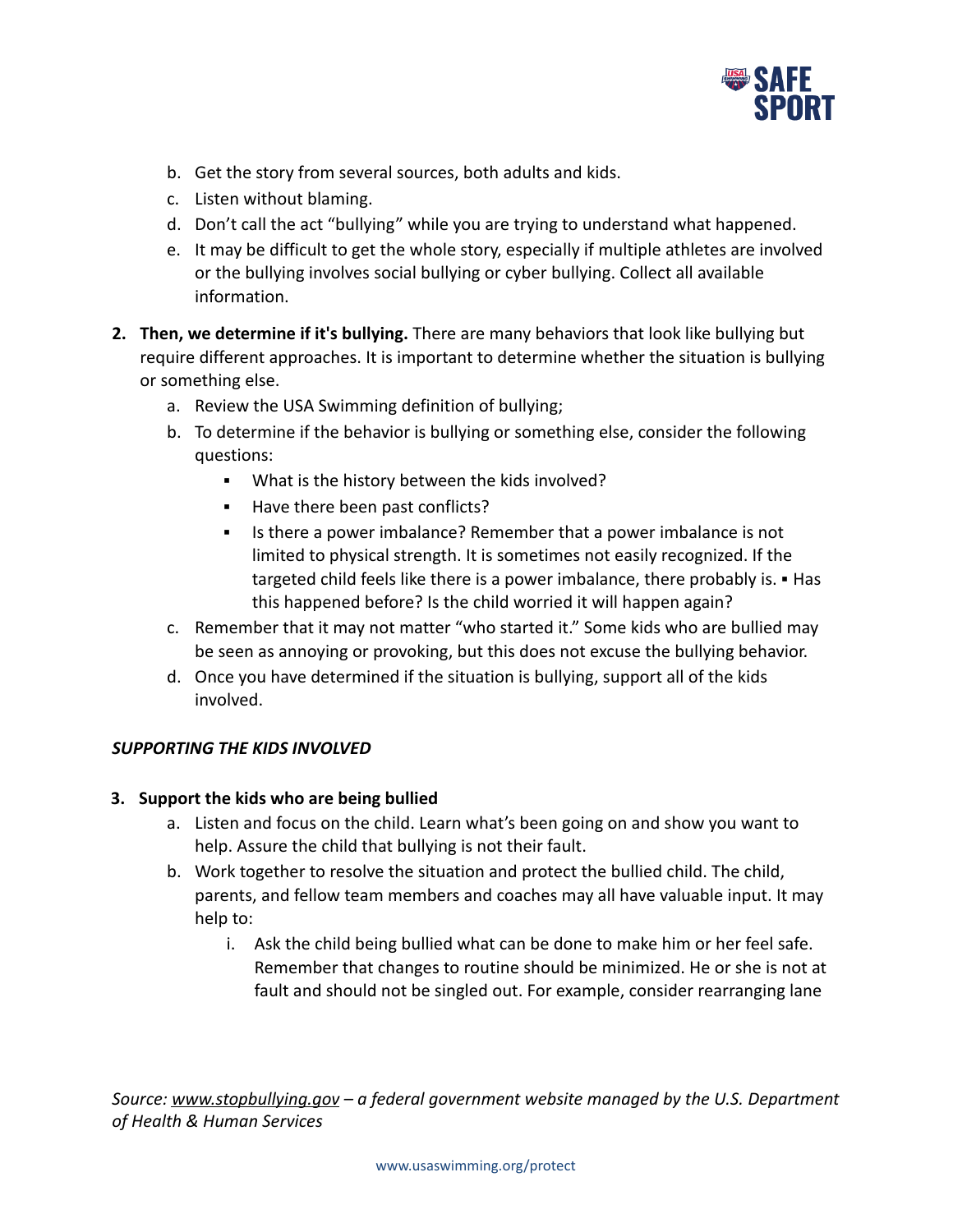

assignments for everyone. If bigger moves are necessary, such as switching practice groups, the child who is bullied should not be forced to change.

- ii. Develop a game plan. Maintain open communication between the Club and parents. Discuss the steps that will be taken and how bullying will be addressed going forward.
- c. Be persistent. Bullying may not end overnight. Commit to making it stop and consistently support the bullied child.

## **4. Address bullying behavior**

- a. Make sure the child knows what the problem behavior is. Young people who bully must learn their behavior is wrong and harms others.
- b. Show kids that bullying is taken seriously. Calmly tell the child that bullying will not be tolerated. Model respectful behavior when addressing the problem.
- c. Work with the child to understand some of the reasons he or she bullied. For example:
	- i. Sometimes children bully to fit in or just to make fun of someone is a little different from them. In other words, there may be some insecurity involved.
	- ii. Other times kids act out because something else—issues at home, abuse, stress—is going on in their lives. They also may have been bullied. These kids may be in need of additional support.
- d. Involve the kid who bullied in making amends or repairing the situation. The goal is to help them see how their actions affect others. For example, the child can:
	- i. Write a letter apologizing to the athlete who was bullied.
	- ii. Do a good deed for the person who was bullied, for the Club, or for others in your community.
	- iii. Clean up, repair, or pay for any property they damaged.
- e. Avoid strategies that don't work or have negative consequences:
	- i. Zero tolerance or "three strikes, you're out" strategies don't work.
- Suspending or removing from the team swimmers who bully does not reduce bullying behavior. Swimmers may be less likely to report and address bullying if suspension or getting kicked off the team is the consequence.
	- ii. Conflict resolution and peer mediation don't work for bullying. Bullying is not a conflict between people of equal power who share equal blame. Facing those who have bullied may further upset kids who have been bullied.